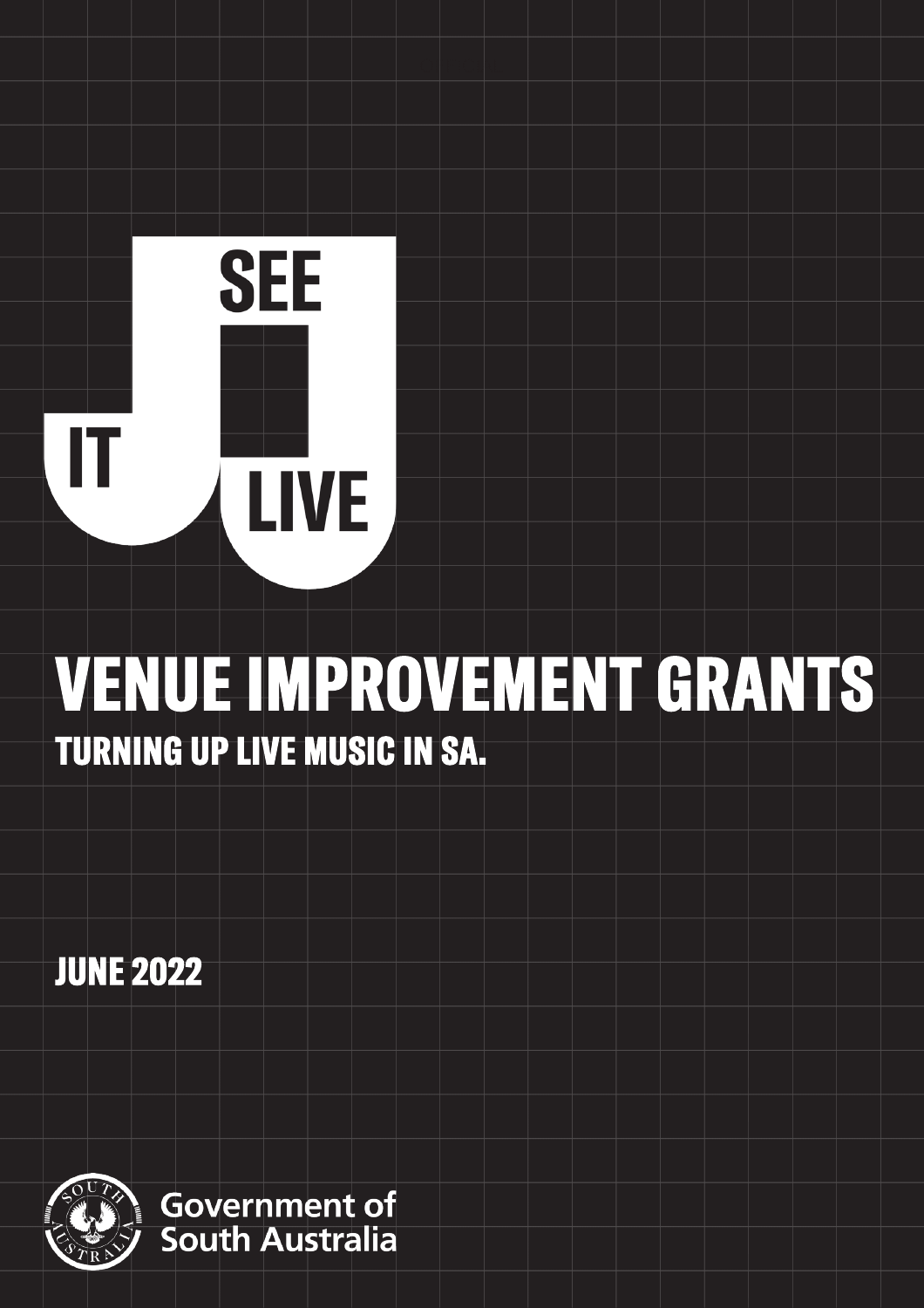## Contents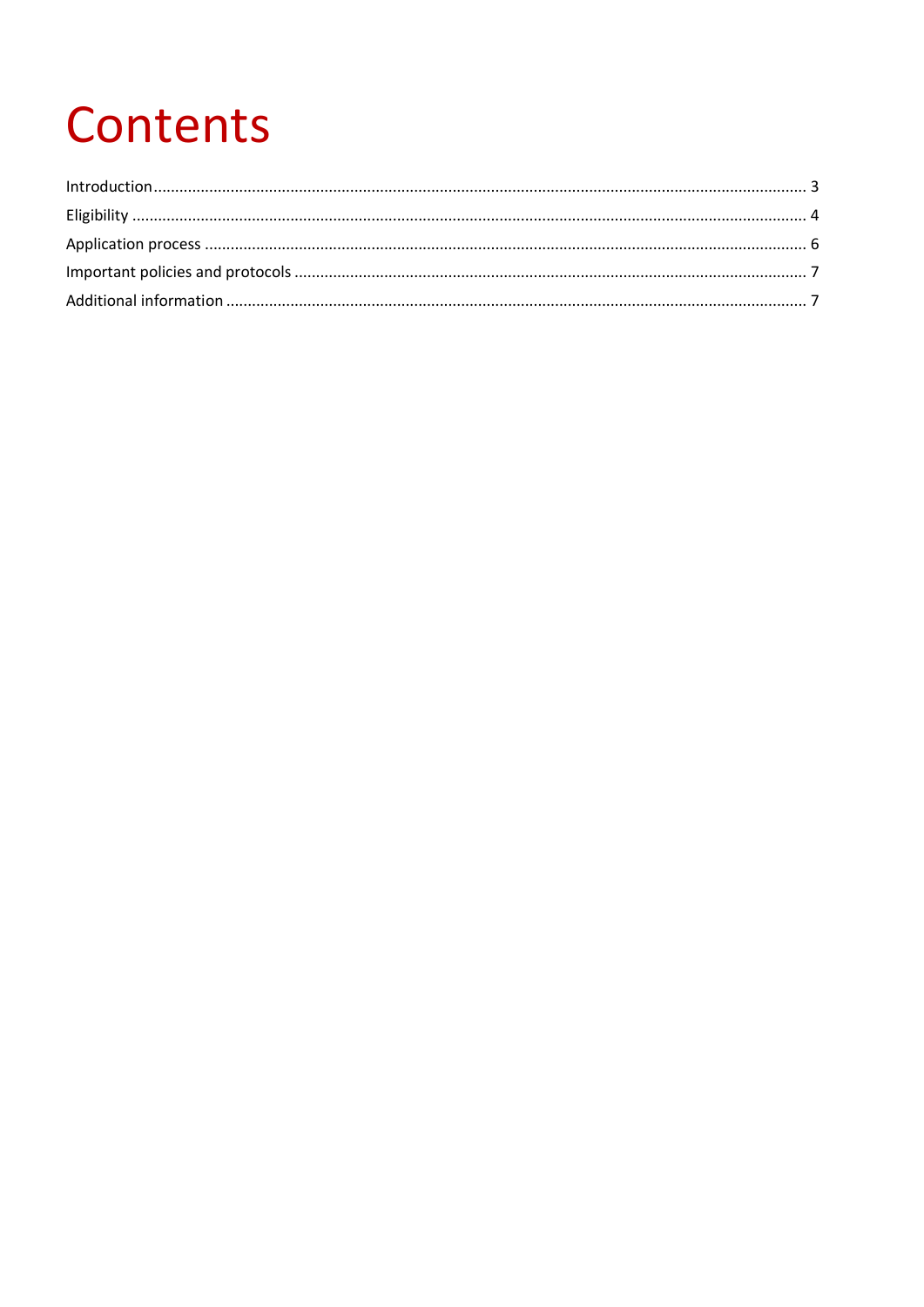## The program

#### <span id="page-2-0"></span>Background

Funding assistance for the **Venue Improvement Grants** program is provided by the South Australian Government through a \$10 million See It LIVE package to revive the state's live music industry and stimulate activity as it emerges from COVID-19.

The **Venue Improvement Grants** program component of this package offers a total of **\$1 million** in funding for upgrades to cater for live music performances. The program is administered through the **Music Development Office (MDO)** within the Department for Innovation and Skills (the Department).

There are **200** Venue Improvement Grants of **\$5,000** available to eligible venues to assist with activity such as modifying layouts to allow for a small stage, create better viewing spaces for audiences, improve acoustics or upgrade sound systems.

Venues that host **any music genre** are welcome to apply, including original music, DJs, tributes and cover material as long as there is demonstrated support or intent to support the delivery of **live music**.

#### Key dates

| <b>Grant applications open</b>  | 19 June 2022                                                                                    |
|---------------------------------|-------------------------------------------------------------------------------------------------|
| <b>Assessment period</b>        | Applications are processed and assessed as they are submitted, in order of<br>submission        |
| <b>Closing date</b>             | This grant program will close for applications as soon as funding capacity is fully<br>expended |
| <b>Notification of results</b>  | Notification will occur as soon as possible after assessment                                    |
| <b>Eligible activity period</b> | 19 June 2022 - 31 December 2023                                                                 |

#### **Definitions**

**Funding period** refers to the date from which an Agreement is entered into until the funding period end date.

**Funding period end date** refers to 31 December 2023.

**Eligible expenditure** refers to expenditure defined as eligible as per these guidelines and must be costs incurred during the funding period.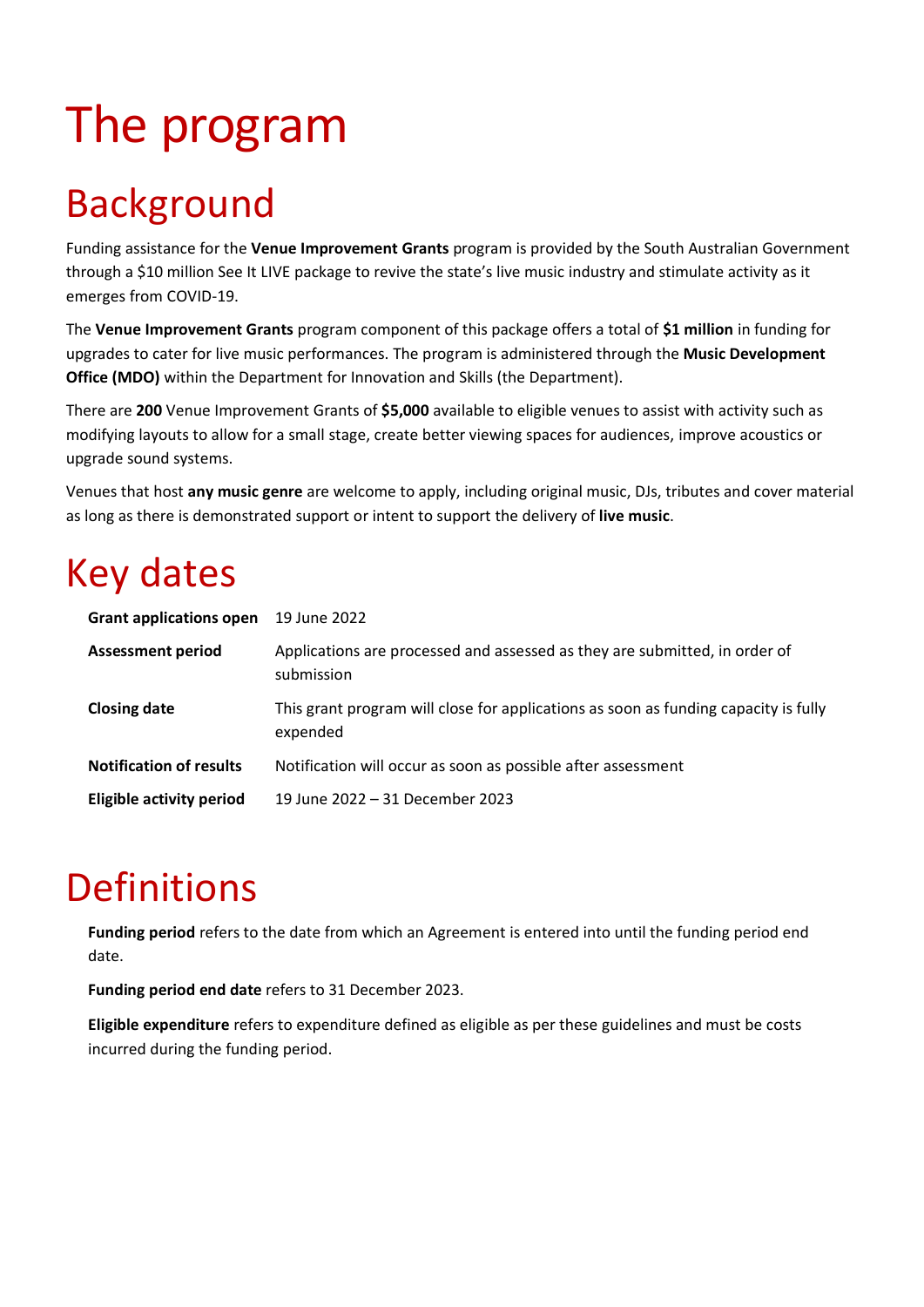# <span id="page-3-0"></span>Eligibility criteria

#### Applicants must meet all the following eligibility criteria:

- Applicants must be a **South Australian based venue** that supports the presentation, production, or delivery of **live music in South Australia**.
- Applicants must hold an active Australian Business Number (**ABN**).
- Venues must be a brick and mortar establishment, ie. permanent structure.
- A hospitality company which operates more than one venue can apply separately for its different venues, however each venue is only eligible for one Venue Improvement Grant.
- For applicants with **overdue funding acquittals** with the South Australian Government (e.g. through a MDO or other previous grant): if you are successful in applying for a grant in this program you will not be eligible to receive funding until all outstanding acquittals have been provided. If you have any questions regarding the status of an acquittal for a previous MDO grant, please contact the Grant Program Manager.

#### Eligible expenditure

**Venue Improvement Grants** can only be applied to costs for venue improvement and upgrades incurred for the purpose of the grant during the funding period.

**Examples** of eligible expenditure include:

- sound and lighting equipment purchase and/or upgrade
- other A/V to enhance performance e.g. projector/screens, smoke machines
- noise attenuation costs
- stage construction/modification costs
- upgrades that improve the audience safety, comfort and the live music viewing experience
- purchase or upgrade of on-site signage that specifically promotes live music activity
- costs associated with ensuring COVID-19 safe live music activity, e.g. modifications for social distancing, hygiene.

Please contact the Grant Program Manager with any questions on eligible activity or expenses.

#### Ineligible expenditure

**Venue Improvement Grants cannot** be applied to costs incurred for any of the following:

- upgrades or purchases that have already occurred, or are due to be completed or occur, before the start of the funding period; funding will not be provided retrospectively
- if upgrades are in process and continue after the end of the funding end date, funding from the Venue Improvement Grant cannot be used to cover expenses incurred from that date (i.e. after 31 December 2023)
- purchase or upgrade to equipment for non-permanent venues, e.g. stages used for events in parklands,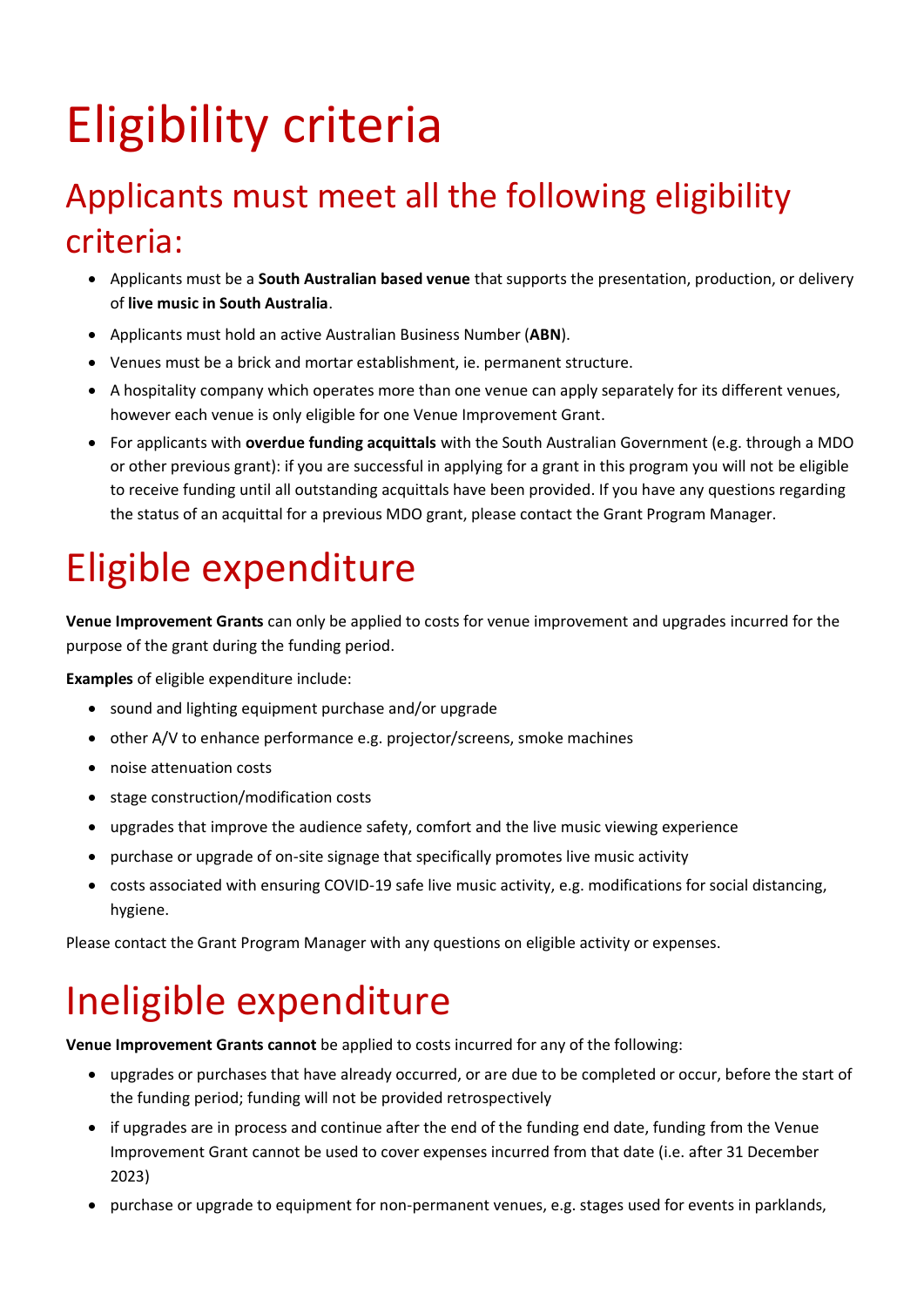and mortar establishment

- purchase or upgrade to equipment for promoters, artists or businesses who supply it to venues as a temporary service to create live music opportunities
- equipment hire
- upgrades or purchases that will not be of direct benefit to on site live music activity
- <span id="page-4-0"></span>• venue improvement funding cannot be applied to expenses that are already covered through other sources (e.g. grants, rebates, sponsorship). However, successful applicants can use funding to offset costs that **build on** activity that has been supported through other sources, as long as it is not applied to the same exact expenses.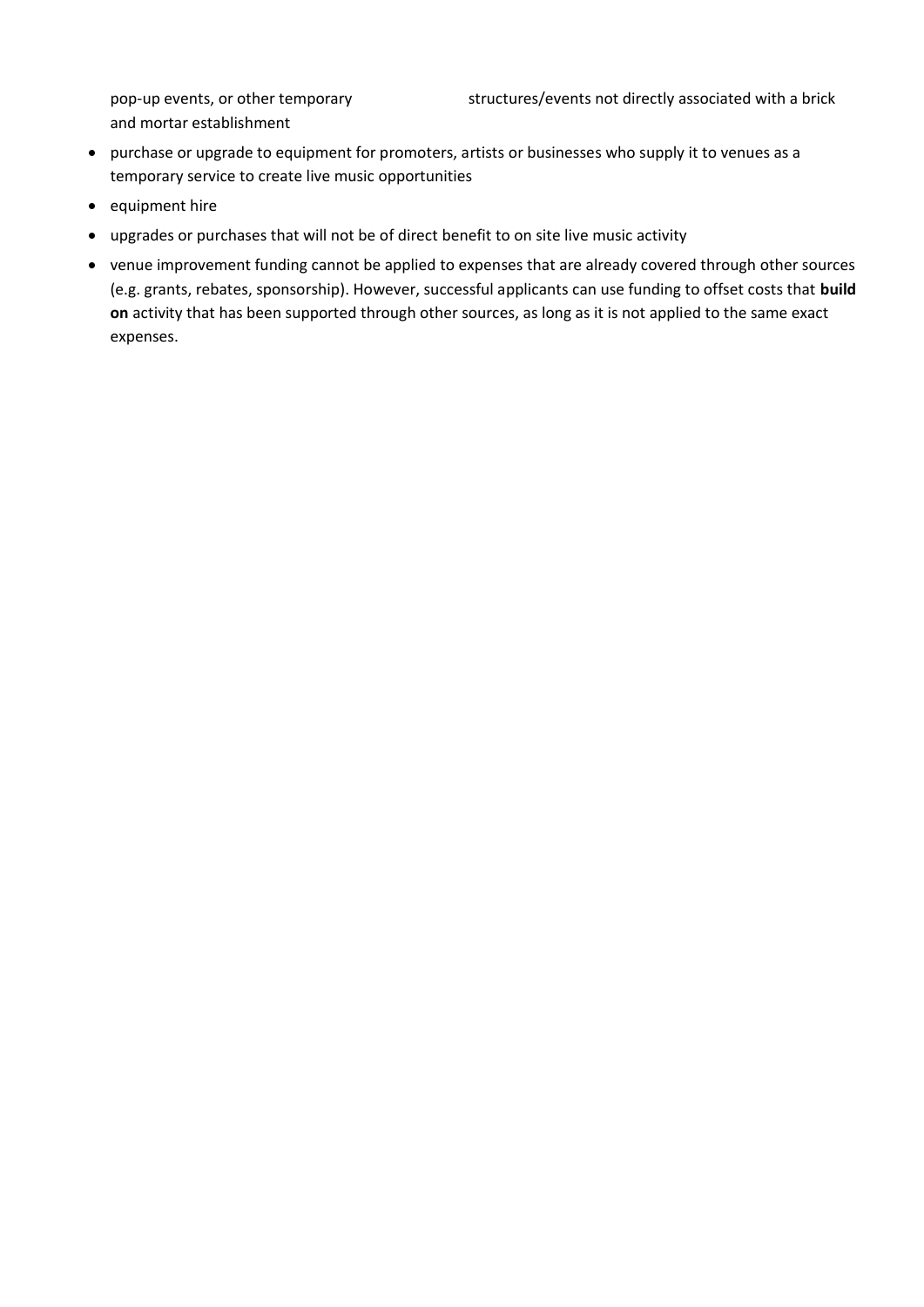# Application process

#### Before you apply

Please read all of these guidelines before you apply. Before applying, consider how your business and your proposed activity meets the:

- eligibility requirements
- eligible expenditures
- budget, e.g. maximum grant amount
- timeframe, e.g. start and end date of the eligible activity period.

#### How to apply

Applications can be submitted [via an online portal](https://mybusiness.smartygrants.com.au/) from 19 June 2022.

Applicants will be asked to supply:

- confirmation of eligibility
- a brief biography or business description
- details of business operations (e.g. location, demographics, services)
- activity description: type(s) of venue upgrades, purpose/how it will improve the live music experience, timeframe
- budget: a brief list or total of expenses, including those to be covered by grant funding
- applicants applying for Venue Improvement Grants may also apply for other funding opportunities through the package at the same time (e.g. See It LIVE Event Grants) however may only receive one grant through each category within the package. Venue Improvement applicants may also apply for other MDO [grant programs](https://mdo.sa.gov.au/) at the same time, such as the Project Support Grants program, or the Live Music Events Fund.

#### Assessment

- submitted applications must satisfy the eligibility criteria and provide the information requested in the application form.
- whether an applicant is successful or not will be determined by the Minister and/or the Department in its absolute discretion.
- there is no obligation by the Minister and/or the Department to approve any assistance.
- if an application is unsuccessful on the grounds of ineligibility, the applicant may re-apply once all eligibility criteria are met if the Venue Improvement Grants program is still open for applications.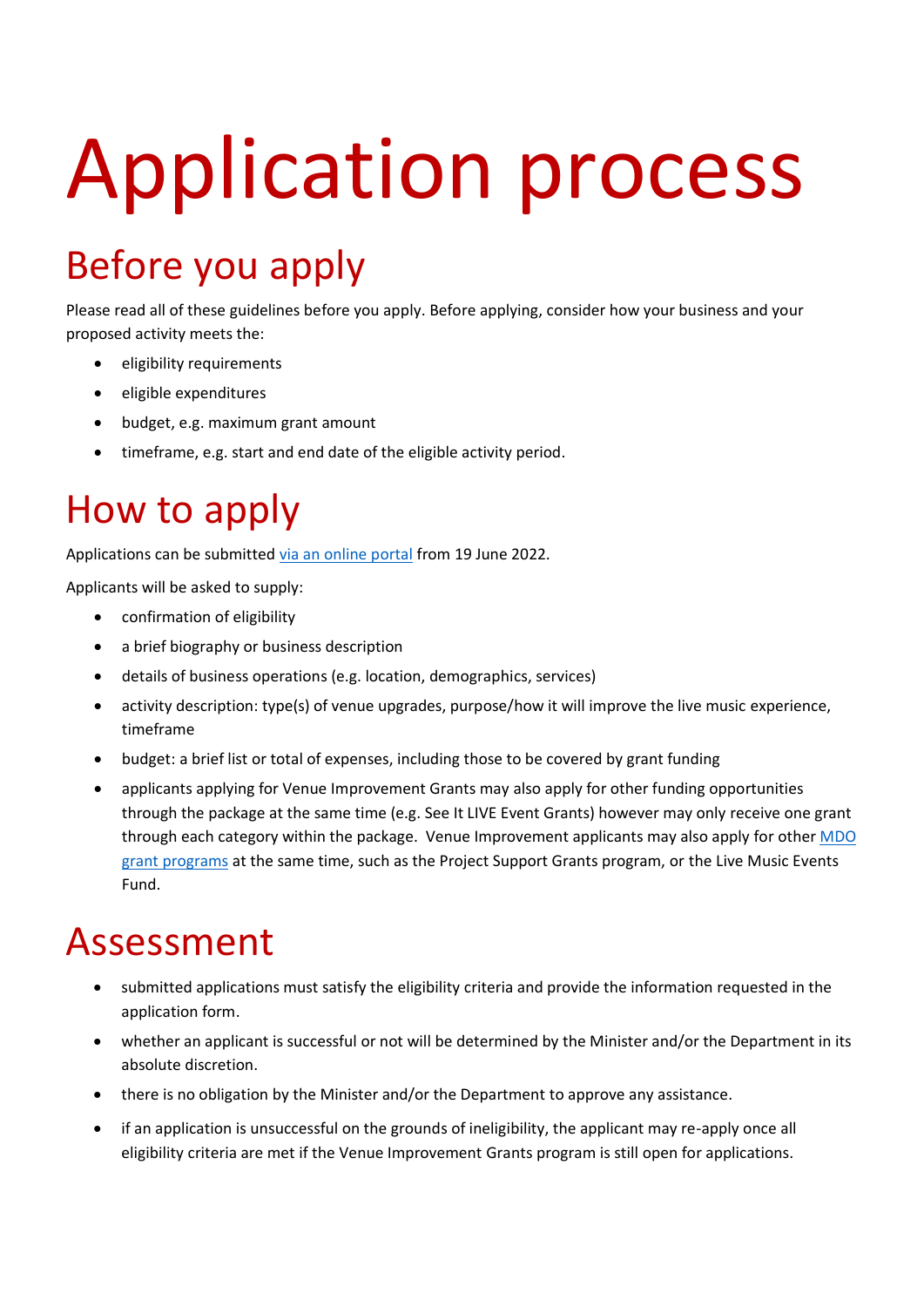#### Notification

Upon submission, all applicants will receive an automated email acknowledging that the application has been received by the MDO.

All successful and unsuccessful applicants will be notified by email of the result of an application. Due to the expected high volume of submissions, a precise date or timeframe of notification and payment to successful applicants cannot be offered.

#### Terms and Conditions

<span id="page-6-0"></span>Please be advised that funding in this program is subject to [Terms & Conditions](https://business.sa.gov.au/live-music/terms-venueimprovement) that must be agreed to when submitting an application.

## Important policies and protocols

#### Protocols for working with children in art

If the activity involves employing any person under 18 years, with or without financial compensation, or the exhibition or distribution of depiction of any persons aged under 18 years then:

- you must comply with the South Australian Government's *Protocols for working with children in art* and any relevant laws that apply in South Australia. This may include obtaining parental consents, statements from other artists and classifications, copies of which you must provide to the Department on request; and
- you must also certify compliance with this clause in your Acquittal Report.

#### Child safe policies

Organisations providing cultural, entertainment or party services wholly or partly for children must provide a child safe environment.

As part of its obligation to establish and maintain a child safe environment, an organisation must:

- have in place [child safe policies](https://dhs.sa.gov.au/services/community-and-family-services/child-safe-environments/creating-child-safe-environments/developing-a-child-safe-policy) and procedures
- ensure [child-related employment screening](https://screening.sa.gov.au/types-of-check/child-related-employment) is undertaken for positions prescribed inthe *Children's Protection Act 1993*
- lodge a [Child Safe Environments Compliance Statement w](https://dhs.sa.gov.au/services/community-and-family-services/child-safe-environments/lodging-a-child-safe-environments-compliance-statement)ith the Department for Education.

#### Respectful behaviours

The safety and wellbeing of everyone working in, and engaging with, the South Australian arts and cultural sector is of paramount importance. The MDO is committed to a zero-tolerance approach to all forms of victimisation,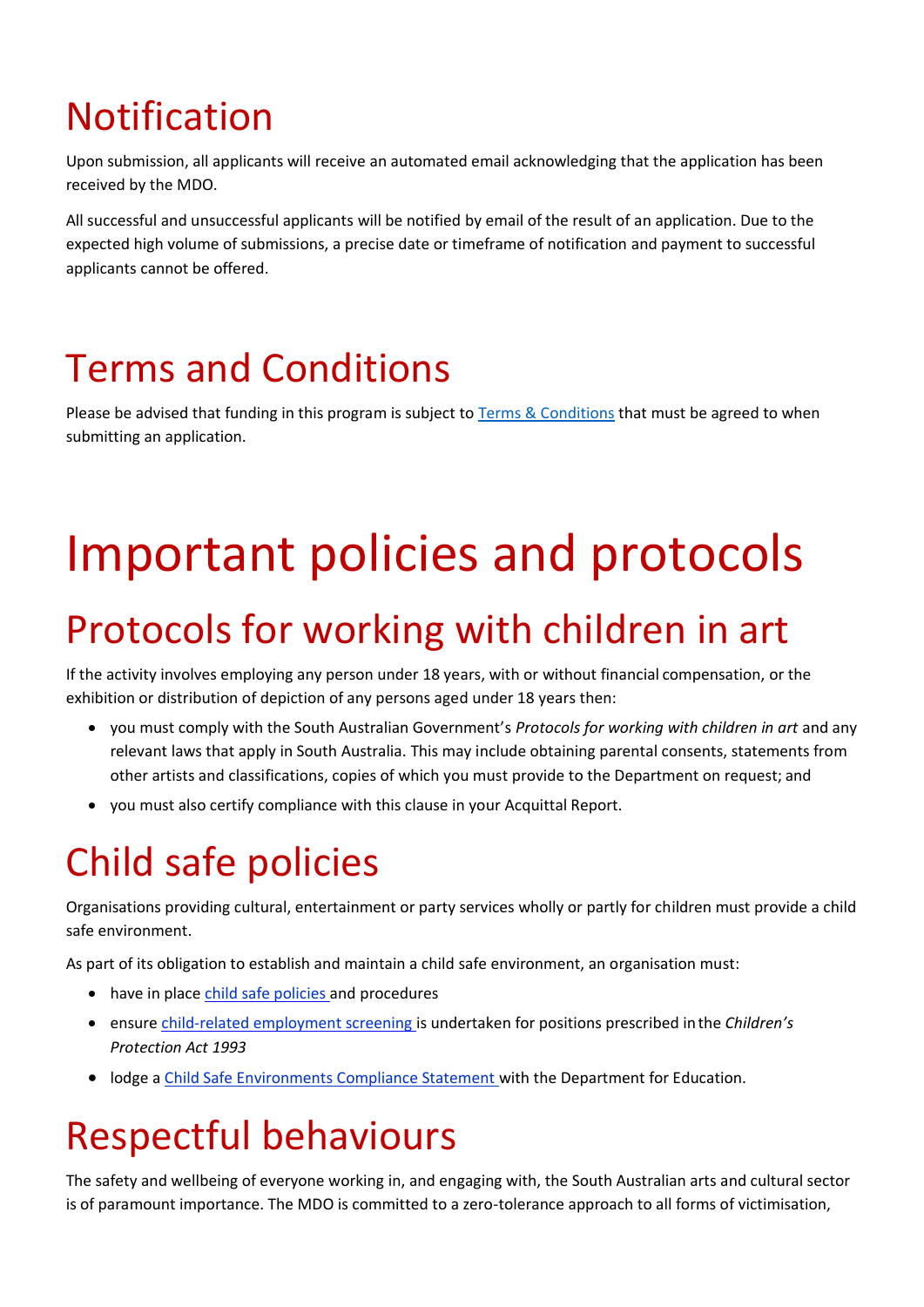bullying and harassment, including sexual harassment. It is a condition of all MDO funding and grants that recipients must adopt and implement a respectful behaviours policy and procedure. Further information about respectful behaviours, and resources to assist you to develop a policy and procedure for your organisation or project, are available [here.](https://www.dpc.sa.gov.au/responsibilities/arts-and-culture/grants/guidelines)

#### Aboriginal and Torres Strait Islander (ATSI) protocols

The MDO endeavours to work with artists and organisations to ensure respect and acknowledgement for Aboriginal and Torres Strait Islander peoples and cultures at every stage of a project's development. For more information on ATSI protocols click [here.](https://www.dpc.sa.gov.au/responsibilities/arts-and-culture/grants/guidelines/aboriginal-and-torres-strait-islander-protocols)

#### Information privacy

The MDO collects personal information as reasonably necessary for the purposes and functions of:

- administering our grants and funding program
- keeping you informed about relevant upcoming events, grants funding initiatives and outcomes, our services, special events or client feedback surveys as well as our activities in general
- improving our websites and other services.

The MDO complies with the South Australian Government's Information Privacy Principles Instruction (*Department of the Premier and Cabinet Circular PC012*) when dealing with all personal information. The information you provide in your application may be used by the MDO for:

- providing to peer assessors for processing and assessing your application
- verifying other funding income for your project the MDO may provide information to other agencies nominated in your application
- processing, paying, and administering your grant
- reviewing and evaluating our funding programs, strategies, plans and services we may contact you for this purpose
- training, systems testing and process improvement including compiling statistics and reports.

The information you submit to us in your application is treated as confidential if it is identified by you as confidential (except for details that may be included as "published details"). Any information contained in, or relating to, an application, including information identified by an applicant as confidential information for the purposes of applying for funding under the program, may be disclosed by the Department:

- to employees, advisers or third parties in order to manage the program (including but not limited to, for the purposes of evaluating and assessing the application);
- within the Government of South Australia where this serves the legitimate interest of the Department;
- in response to a request by a House or Committee of the Parliament of the Commonwealth of Australia or South Australia;
- where information is authorised or required by law to be disclosed; and
- where the information is already in the public domain.